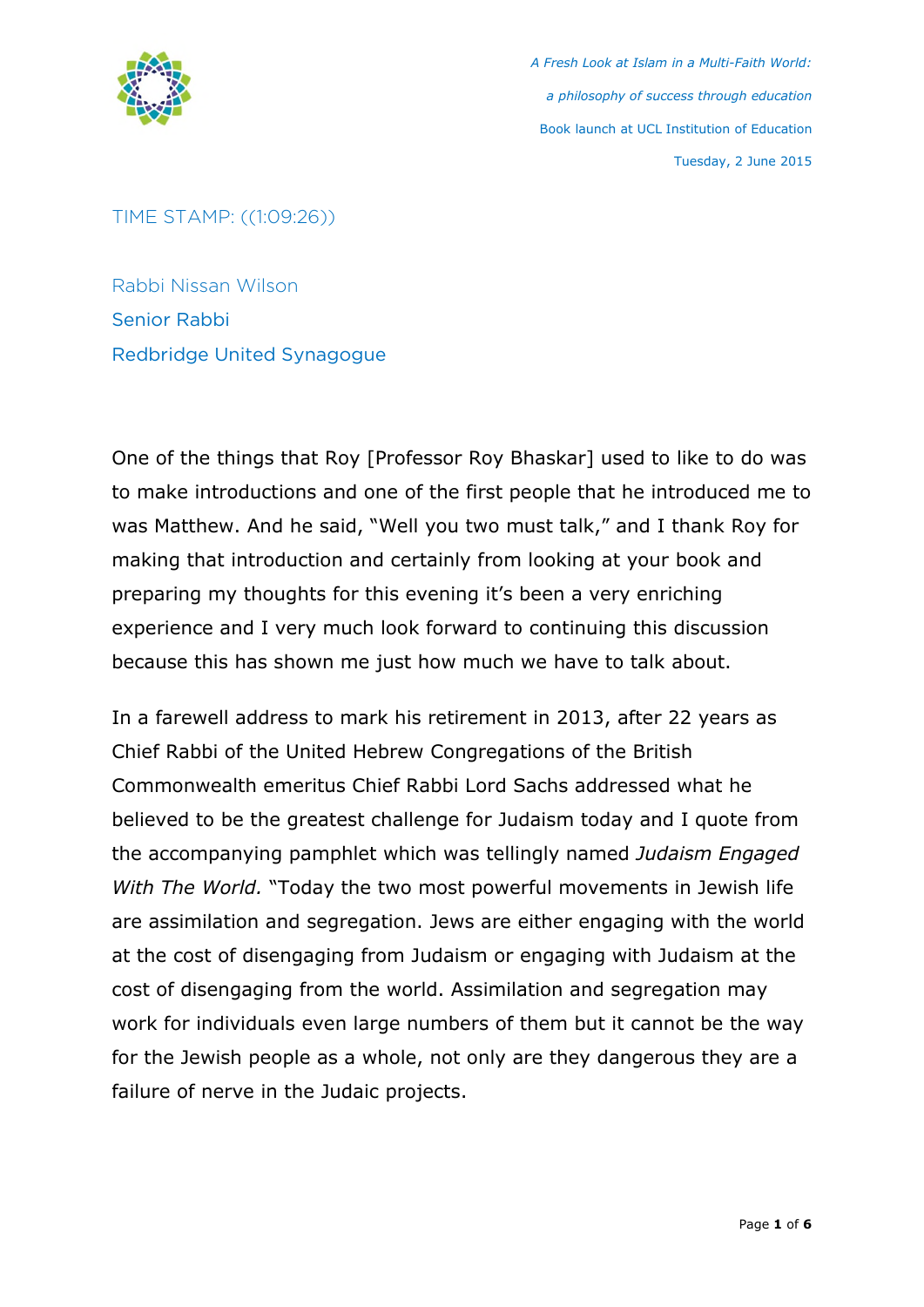

Can it really be that Judaism has nothing to contribute to society and to the world? Are Jewish faith and practice so fragile that they can only be sustained by being screened from all contact with other cultures?

So the greatest challenge for Judaism is that of contemporary relevance. And through my own education and background I've seen arguably successful working models amongst the segregationists and it could and has been argued that Judaism is alive and well amongst the segregationists and that there are communities that are flourishing. However in my professional life for the most part I've worked as an educator and religious leader with Jews whose identity is largely shaped by western liberal values and who are much more susceptible to complete assimilation than they are to segregation. And so if the Jewish community is not to be the batten down the hatches or allow its young people to disappear into the ether it must consider embracing those contemporary values and bringing them into a dialectic with theology and religion. The difficulty with this for educators, whether religious leaders, parents or of course RE teachers is that with young people religion often does not really stand a chance. And there are two reasons for this, the first is that the permissive values that are essential to a liberal polity are naturally enticing to young people are often keen to embrace any form of freedom or anything that promises freedom of any sort. And the second reason is that the liberal discourse is the dominant discourse in contemporary society.

So like Matthew I believe that for Judaism as well the answer lies in part in finding a philosophy that's capable of underlabouring the beliefs and practices of a religion, in this case Judaism.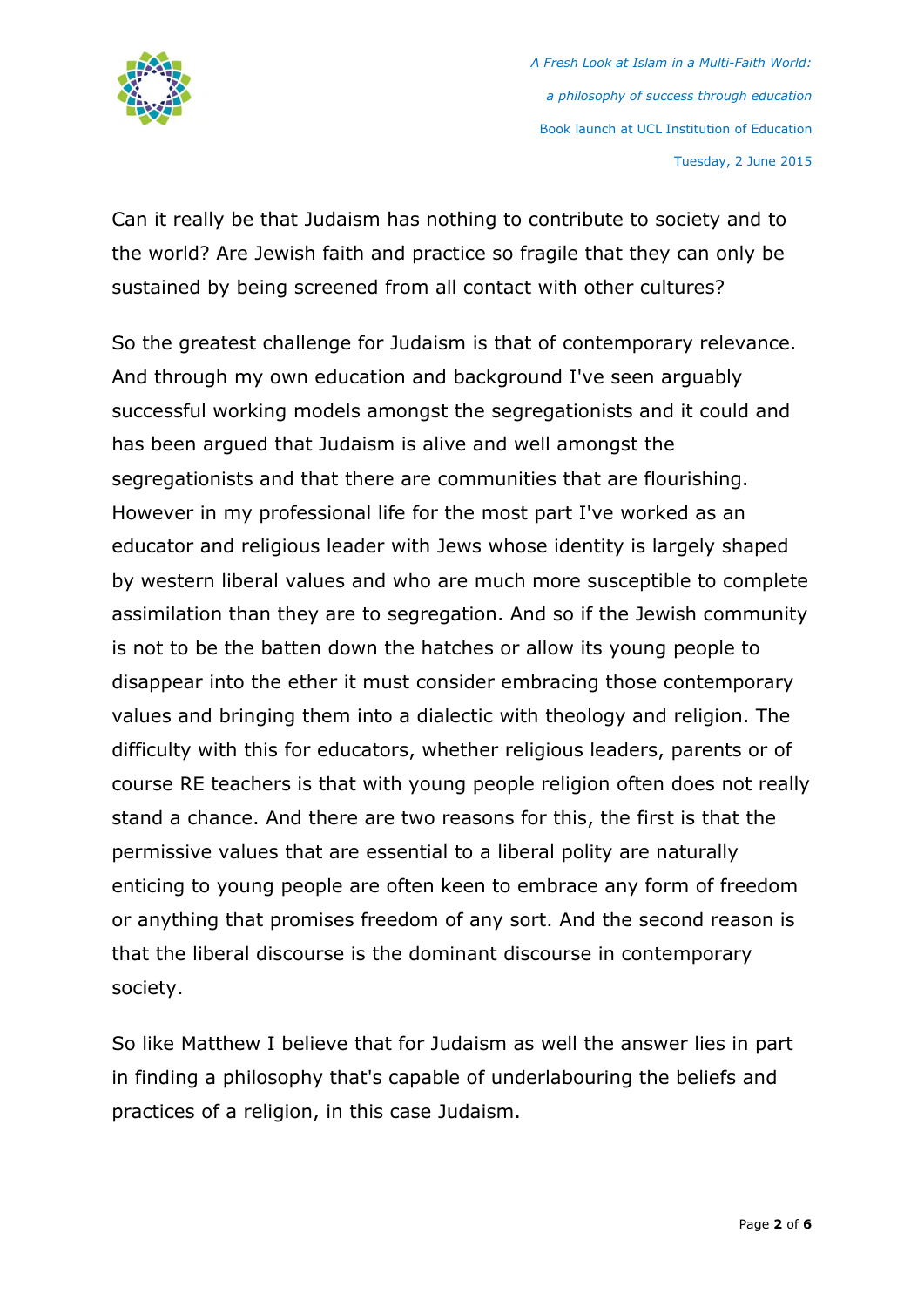

So what can critical realism do? A worthy research project would be to work through Matthew's book and highlight which part could easily be applied to Judaism and Jewish education, perhaps three different highlighter pens: green, red and yellow; yes, no and don't know, or needs further research.

I haven't done that yet. I only just thought of it. But here are a few pointers. Judaism would be very much at home with the critical realist holy trinity – I know that sounds odd, Matthew has very kindly renamed it as the fulcrum which means that I think Judaism would be even more comfortable with it. Over the past couple of years I've used the basic principles of the trinity, or the fulcrum and introduced it to my students and I believe I've received quite a positive response. Shall I call it the trinity or the fulcrum I'm not sure?

## **Mervyn Hartwig**

Call it the fulcrum because there's an example, now here we have a contribution to critical realism because I think Roy was, when he christened it the Holy Trinity he was punning on absence but he forgot about the theological situation. Not everybody accepts the Trinity so fulcrum is probably a better name.

## **Rabbi Nissan Wilson**

Okay.

## **Matthew Wilkinson**

It's official

## **Rabbi Nissan Wilson**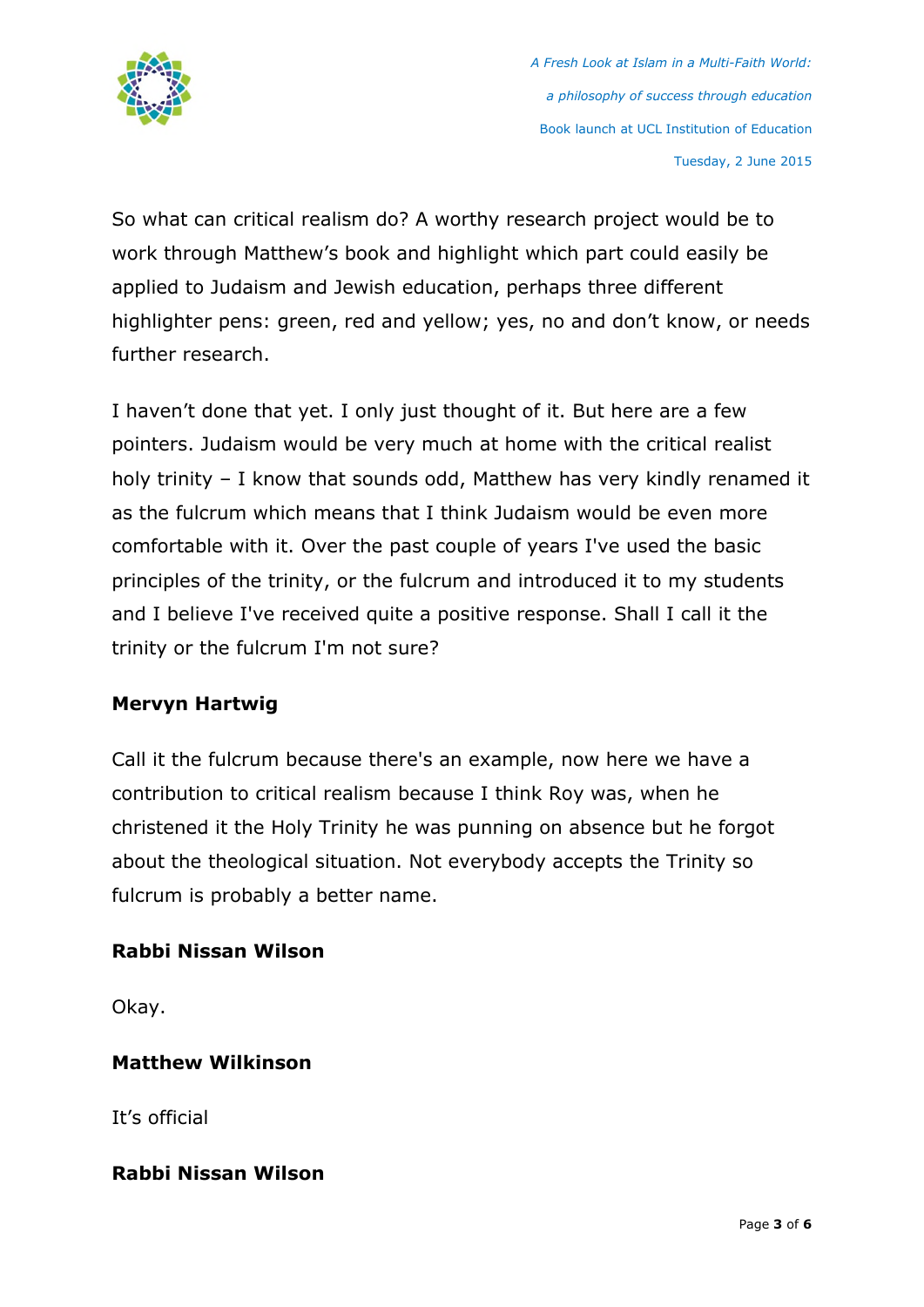

It's official. It's a shame about the irony that's now been lost but if it does its job better we'll call it the fulcrum. It provides a way of understanding the world; maintaining strongly held beliefs while allowing the space for others to hold different beliefs all the while avoiding the pitfalls of relativism. Modern Jewish scholars have pointed out that the etymology of the Hebrew word amanah which is usually translated to faith actually doesn't mean blind faith but really implies, and a close look at the etymology really implies that what it means is rational trust. And it means living a life almost of seriousness, but living a life with full commitment but that is based on rational belief, that is based on rational trust. In other words judgemental rationality.

In its simplest form the fulcrum is a strikingly simple way of underlabouring for a Judaism engaged with the world, to use Sachs' phraseology. I should also add here that perhaps above all I see critical realism as providing a framework or a methodology or underlabouring for emancipatory social research. A critical realist approach allows for a critical analysis of the value dependent perspectives of both lay persons and researchers. The need for reflexivity is well understood by critical realism being implicit in the critical realist understanding of epistemic relativity. The researcher must know that her knowledge is socially produced, value-dependent and always open to revision.

Judgemental rationality though mediates this relativism by accepting that there are good reasons for accepting some beliefs over others and what follows on from this is the possibility of what is termed in critical realism, explanatory critique. This is a form of critique whose aim is to understand why a false belief is held, by identifying what social structures are prevailing factors in sustaining a particular belief it is possible to go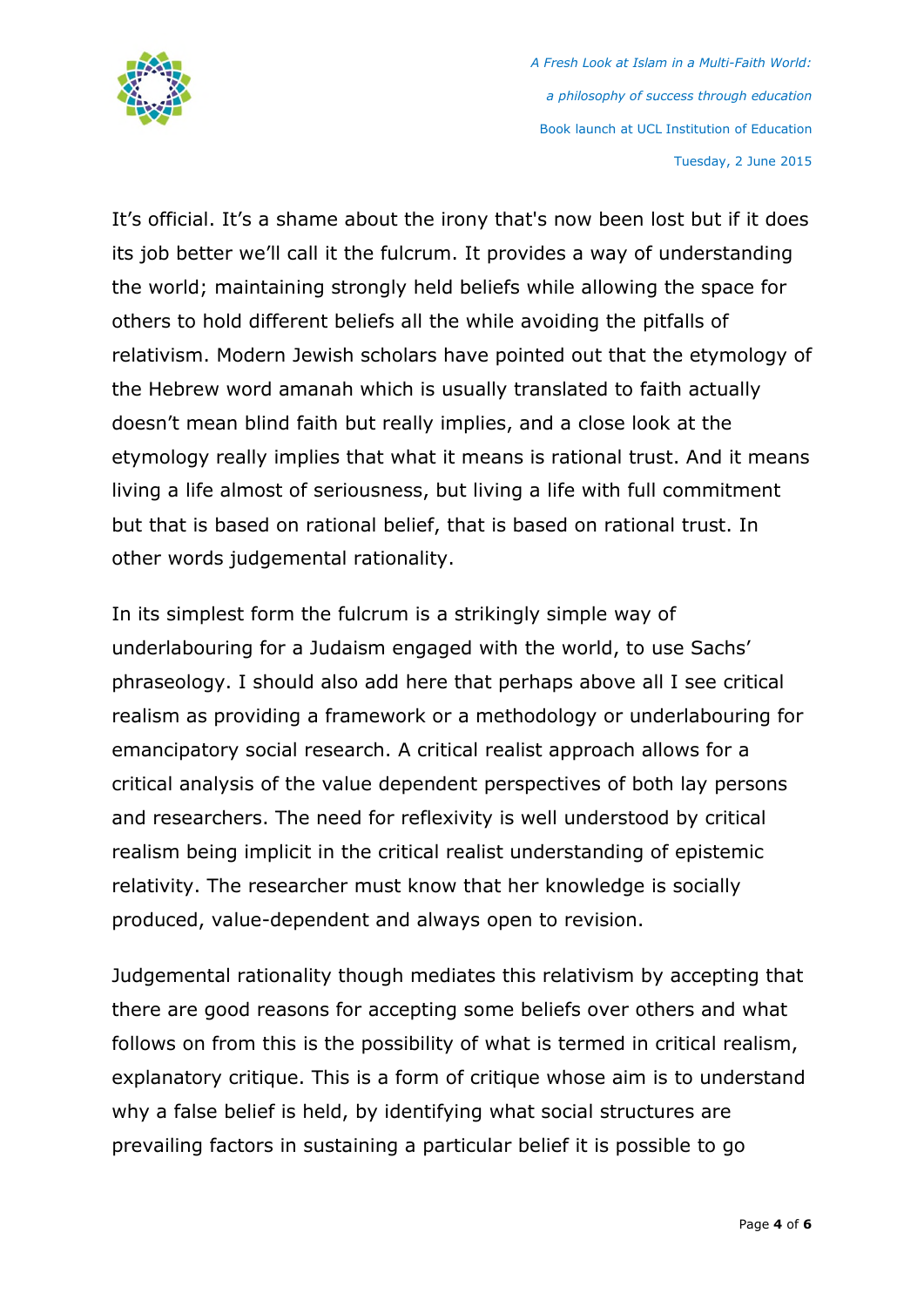

beyond a philosophical critique of a belief and consider what structures might need to change.

Just a few words about dialectical critical realism and the philosophy of meta-reality. There it really gets more complex. We had a discussion at a seminar last term, Paddy spoke as well, about Judaism's ethics and the critical realist ethics during which I highlighted some of the key differences. With regard to the philosophy of meta-reality we're getting into really difficult territory. Last summer I'd been attending the critical realism reading seminars and I'd been struggling with the philosophy of meta-reality, as I'm sure many people had, but approaching this from the perspective of the Jewish theological tradition I found many of the ideas intuitive but the overall structure had an attraction for me. My thoughts were somewhat crystallised when I attended a presentation by Andrew Wright at the ((1:17:08?)) Conference in July and Andrew outlined what he referred to as the epistemic commensurability and the ontological incommensurability of the philosophy of meta-reality and in that case he was referring to Christianity. But for example the questions Matthew referred to before ((1:17:24?)) referred to it as well, the God versus the absolute, are these the same things in Judaism and in other religions I'm sure as well the idea of thinking of God as a person, how does that square with the absolute and where the philosophy has a well-developed ontology how does that ontology compare with the well-developed ontology of Judaism?

To conclude I mean only to flag up these questions, as Mervyn said it's only an invitation to reconsider and I would perhaps highlight in yellow with a note to refer to Matthew's work and discuss with colleagues more knowledgeable than myself. I think that one of the great challenges in bringing together two very different traditions into dialectic is really one of